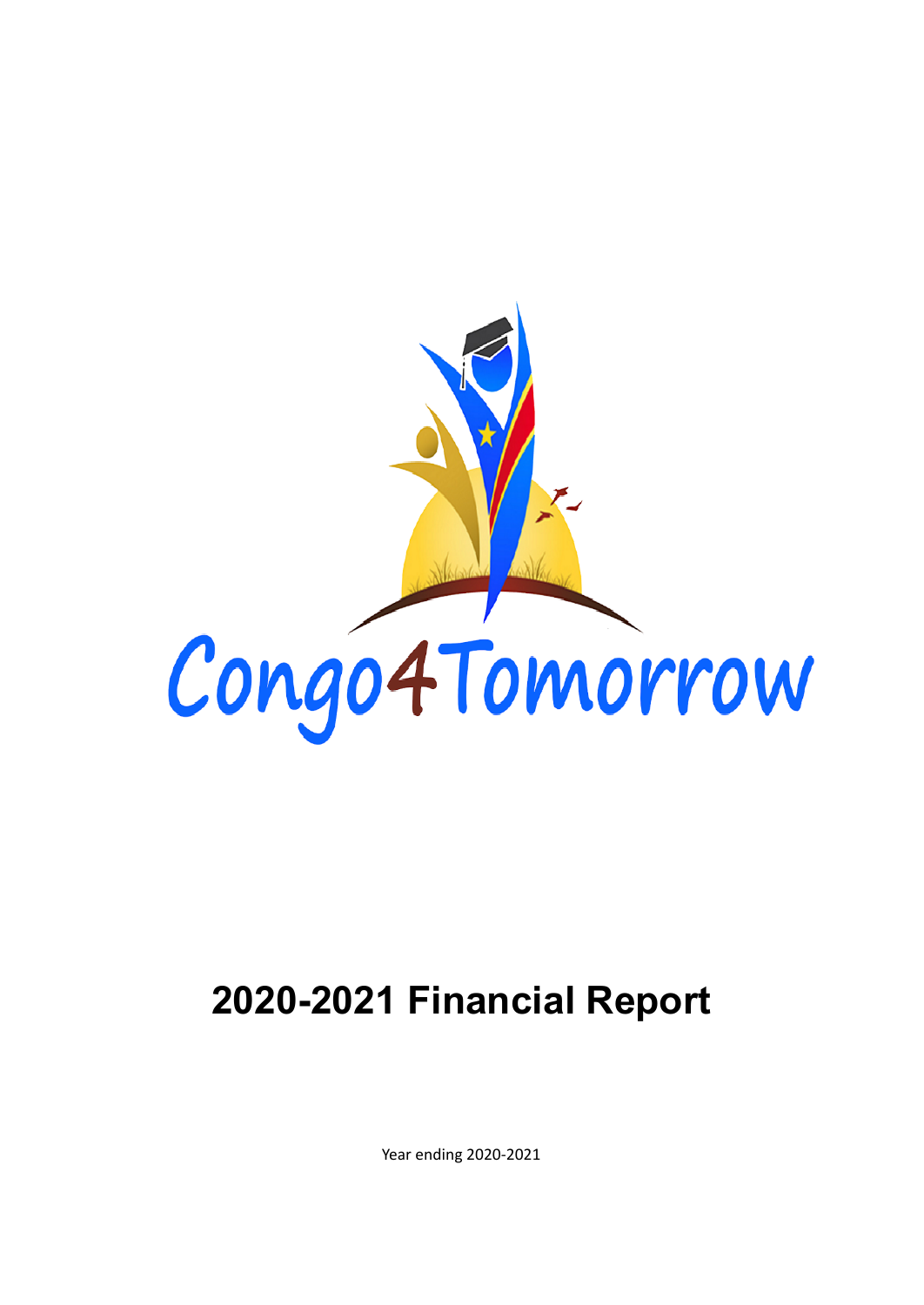## **INTRODUCTION**

The last 2 years have been hit by the global pandemic and every sector has been afftected by its impact. Like the private sector, the not for profit sector has also experienced difficulties, a direct result of the COVID-19 pandemic.

This brief report summarises the 2020 and 2021 performances and trends. It is to be read in conjunction with the detailed annual report for the same year, which provides detailed information of activities undertaken by Congo4Tomorrow on behalf of its members.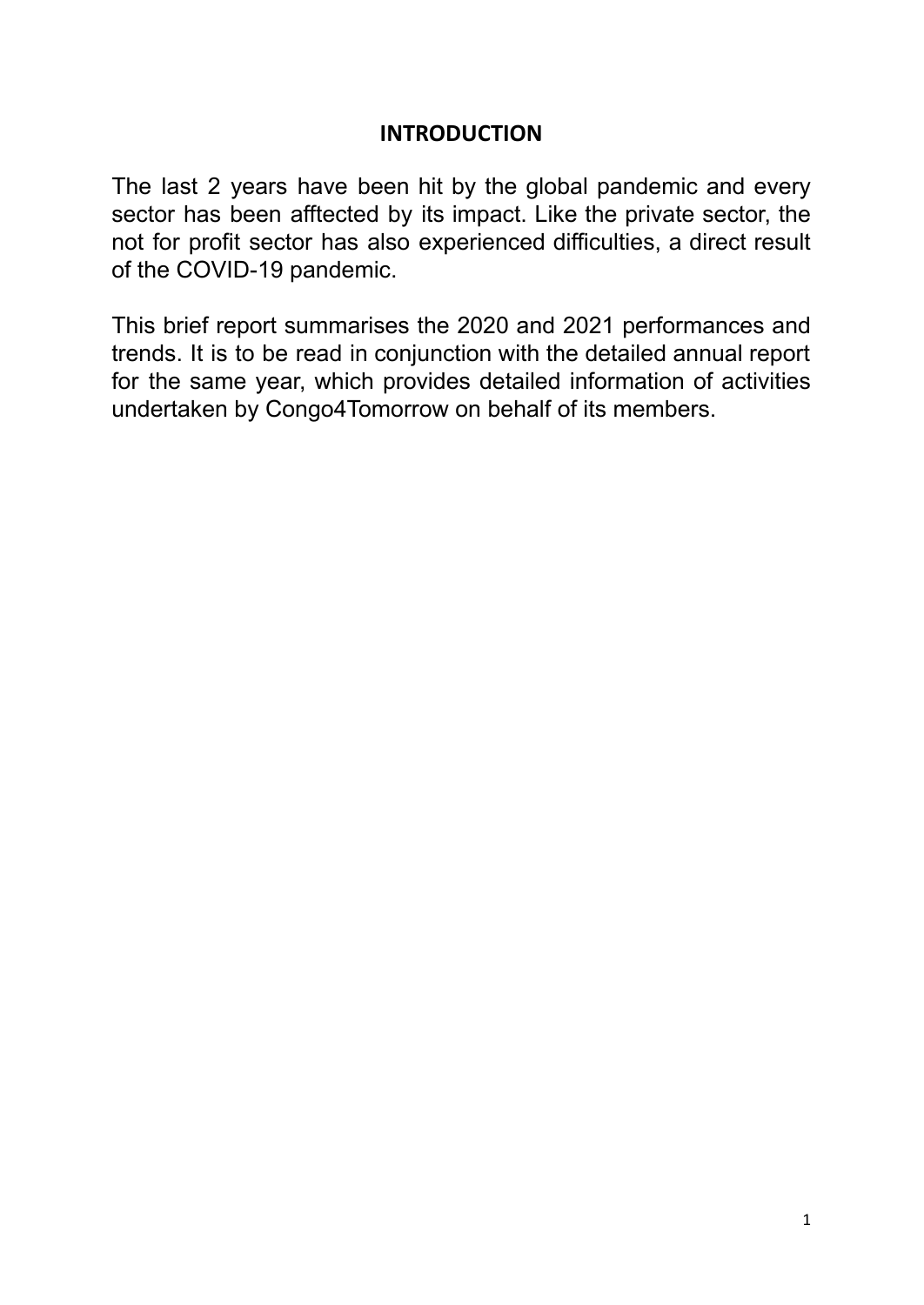# **Table of Contents**

| <b>SUMMARY</b>                                         |   |
|--------------------------------------------------------|---|
| STATEMENT OF FINANCIAL POSITION AS OF DECEMBER 31,2021 | 5 |
| EXPENSES FORECAST YEAR 2022-20223 PER ACTIVITIES AND   |   |
| <b>PROGRAMMES</b>                                      | 6 |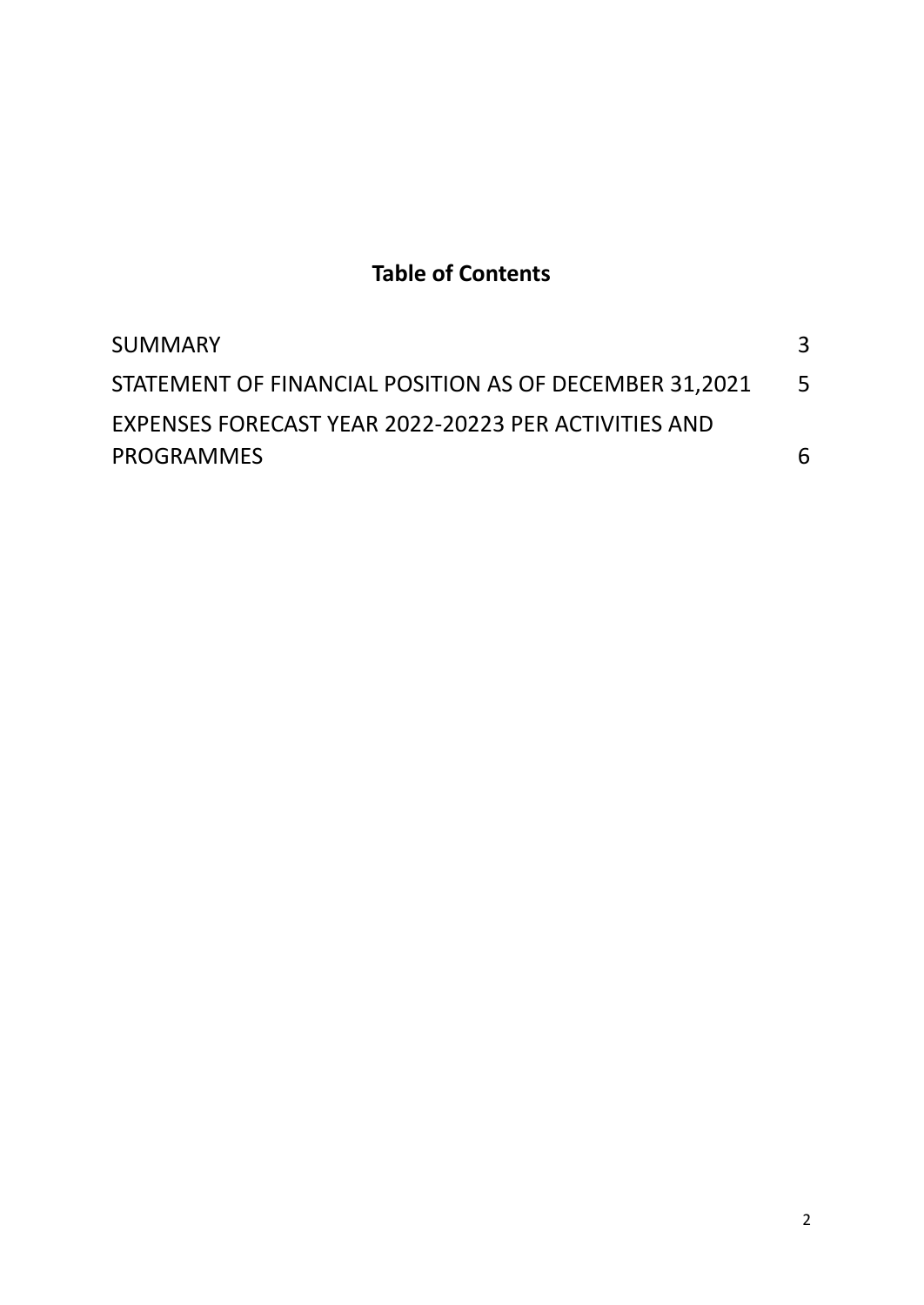## **SUMMARY**

## <span id="page-3-0"></span>**2020 Board members' contributions**

| <b>Forecasted</b> | Paid     | Remaining | <b>Excess</b> |
|-------------------|----------|-----------|---------------|
| \$800             | \$808.36 | \$0       | \$8.36        |

#### **2020 Pledge**

| <b>Total Pledged</b> | Paid  | Remaining |
|----------------------|-------|-----------|
| \$150                | \$150 | \$0       |

## **Total generated for the year 2020**

| <b>Board Members contribution +</b><br><b>Pledge</b> | <b>Fundraising</b> | Total revenue for the year<br>2020 |
|------------------------------------------------------|--------------------|------------------------------------|
| \$958.36                                             | \$2,415.42         | \$3,373.78                         |

## **2020 Expenses Summary**

| <b>Operational</b><br><b>Expenses</b> | <b>Fundraising expenses</b> | <b>Total Expenses for the</b><br>year 2020 |
|---------------------------------------|-----------------------------|--------------------------------------------|
| \$672.04                              | \$2,012.04                  | \$2,684.08                                 |

### **2020-2022 Founders Pledge**

| <b>Total</b><br><b>Pledged</b> | Paid  | Remaining |
|--------------------------------|-------|-----------|
| \$1,200                        | \$750 | \$450     |

## **2021 Board Member contribution**

| <b>Contribution</b><br>total | <b>Paid</b> | Remaining | <b>Excess</b> |
|------------------------------|-------------|-----------|---------------|
| \$600                        | \$540       | $-$ \$60  | \$0           |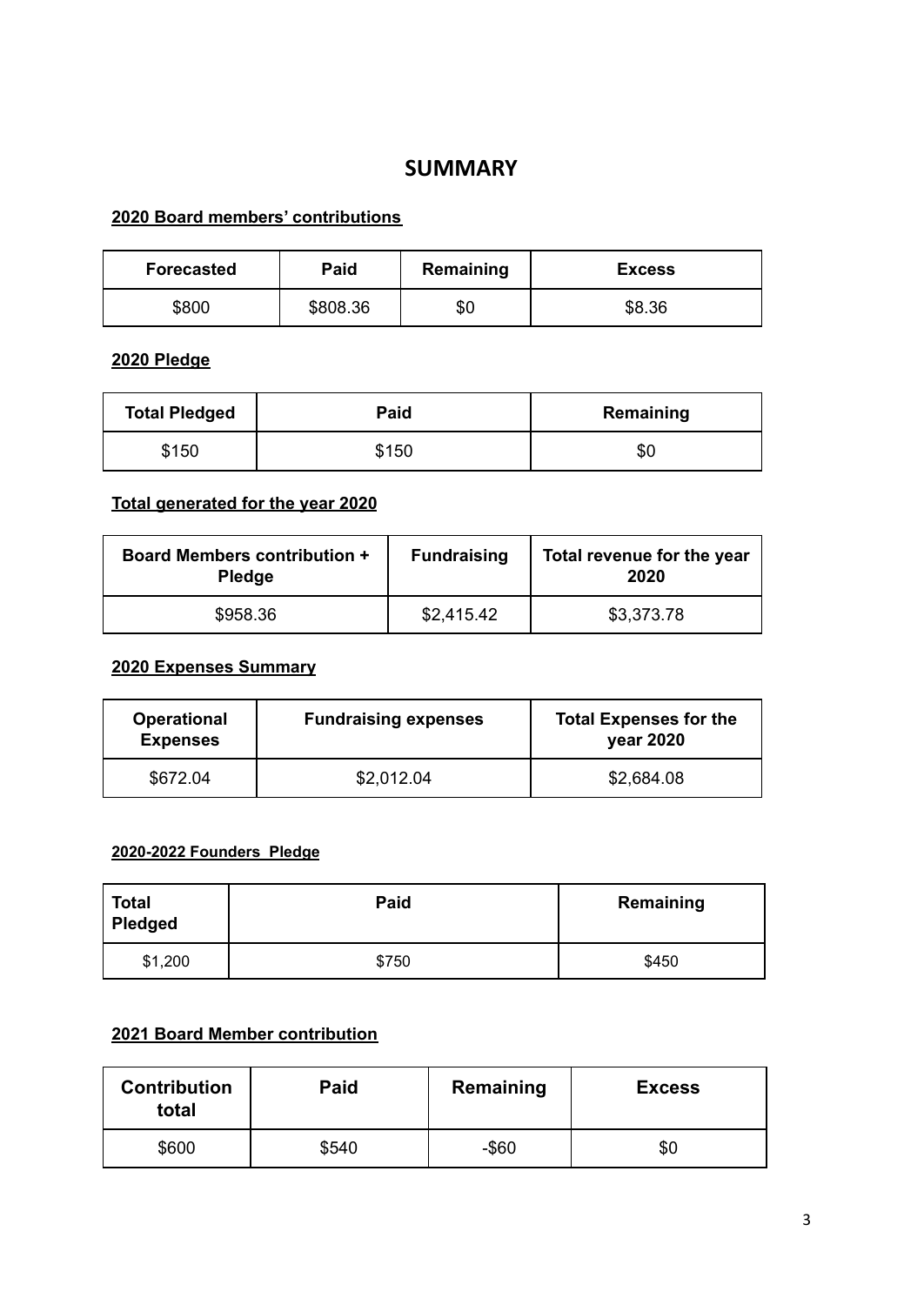## **2021 Active Members contributions**

| <b>Contribution</b><br>total | Paid  | Remaining | <b>Excess</b> |
|------------------------------|-------|-----------|---------------|
| \$200                        | \$200 |           | \$0           |

## **Total generated for the year 2021**

| <b>Board</b><br><b>Members</b><br>contributions<br>+ Members<br>contributions | From year<br>2020 | <b>Fundraising</b><br><b>Revenue (One</b><br>class campaign<br>& Other) | <b>Donations</b><br>(Member,<br>Non-member &<br>Pledge | <b>Total revenue</b><br>for the year<br>2021 |
|-------------------------------------------------------------------------------|-------------------|-------------------------------------------------------------------------|--------------------------------------------------------|----------------------------------------------|
| \$740                                                                         | \$689.32          | \$2,009.07                                                              | \$746.97                                               | \$4,485.36                                   |

#### **2020-2022 Founders Pledge**

| <b>Total Pledged</b> | Paid (2020) | Paid (2021) | Remaining |
|----------------------|-------------|-------------|-----------|
| \$1,200              | \$450       | \$300       | \$450     |

## **2021 Expenses Summary**

| <b>Operational Expenses</b> | <b>Purchases</b> | <b>Total Expenses for the year 2021</b> |
|-----------------------------|------------------|-----------------------------------------|
| \$1,412.20                  | \$388.92         | \$1.801.12                              |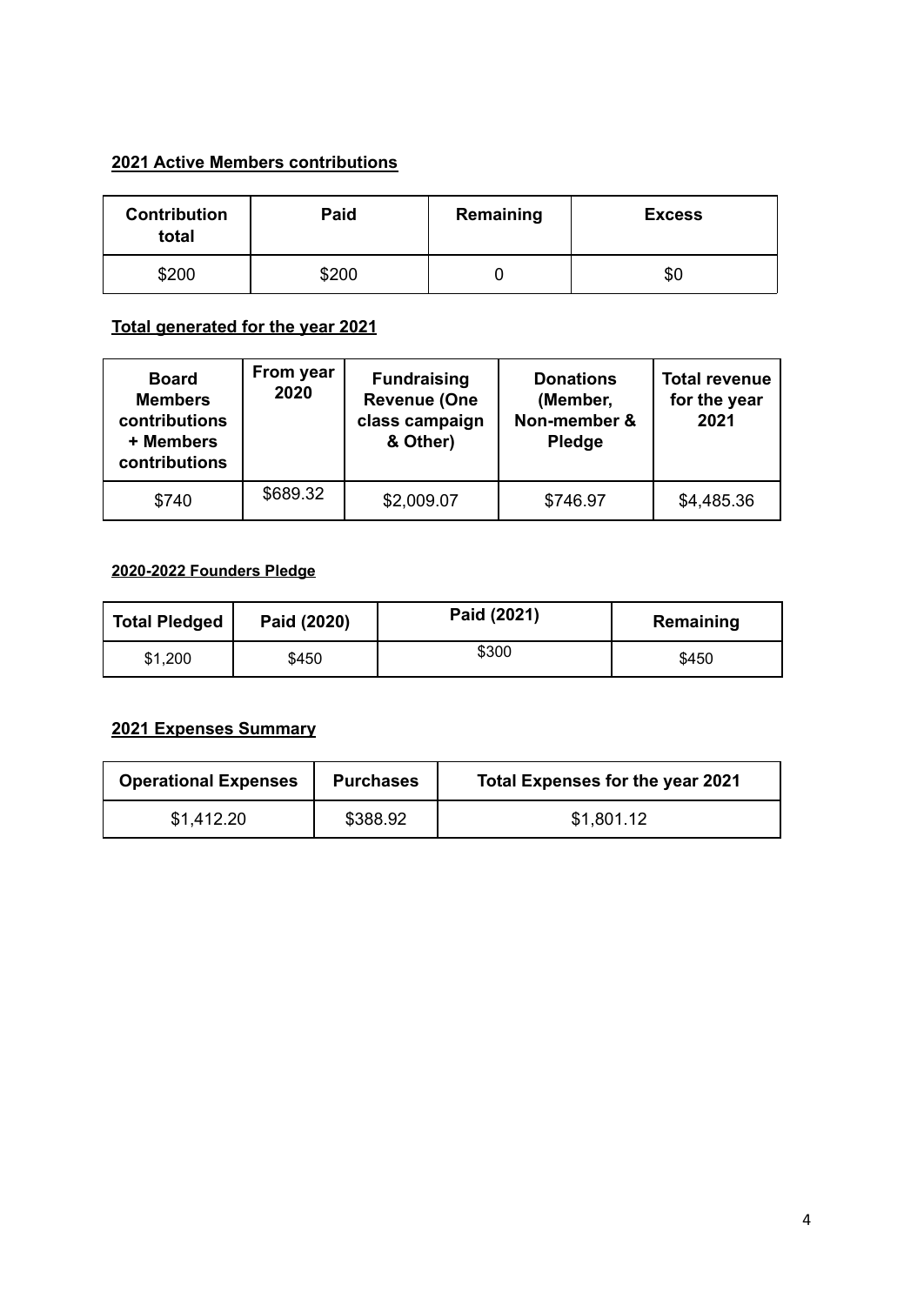# **STATEMENT OF FINANCIAL POSITION AS OF END YEAR 2020 AND DECEMBER 31,2021**

<span id="page-5-0"></span>

| <b>Assets</b>                  | <b>Year 2020</b> | <b>Year 2021</b> |
|--------------------------------|------------------|------------------|
| <b>Board Contributions</b>     | \$808.36         | \$540.00         |
| <b>Members Contributions</b>   |                  | \$200.00         |
| Accounts receivable            |                  | \$989.2          |
| <b>Board Pledge</b>            | \$450            | \$300            |
| Return cash                    | \$58             |                  |
| Restricted                     | \$2,415.42       | \$662.48         |
| <b>Restricted</b>              |                  | \$1,346.59       |
| Unrestricted (members)         |                  | \$196.97         |
| Unrestricted (non-members)     |                  | \$250.00         |
| <b>Total Assets</b>            | \$3,731.78       | \$4,485.36       |
| Liability                      |                  |                  |
| <b>Administrative Costs</b>    | \$253            | \$516.00         |
| PO BOX                         |                  | \$331.20         |
| Operations Supplies (DRC opps) | \$58.50          | \$350.00         |
| Event fees                     | \$2,012.04       |                  |
| Purchases                      | \$263.04         | \$388.92         |
| Marketing & Social media       | \$156            | \$215.00         |
| <b>Total Liabilities</b>       | \$2,742.58       | \$1,801.12       |
| <b>Net Assets</b>              | \$989.2          | \$2,684.12       |